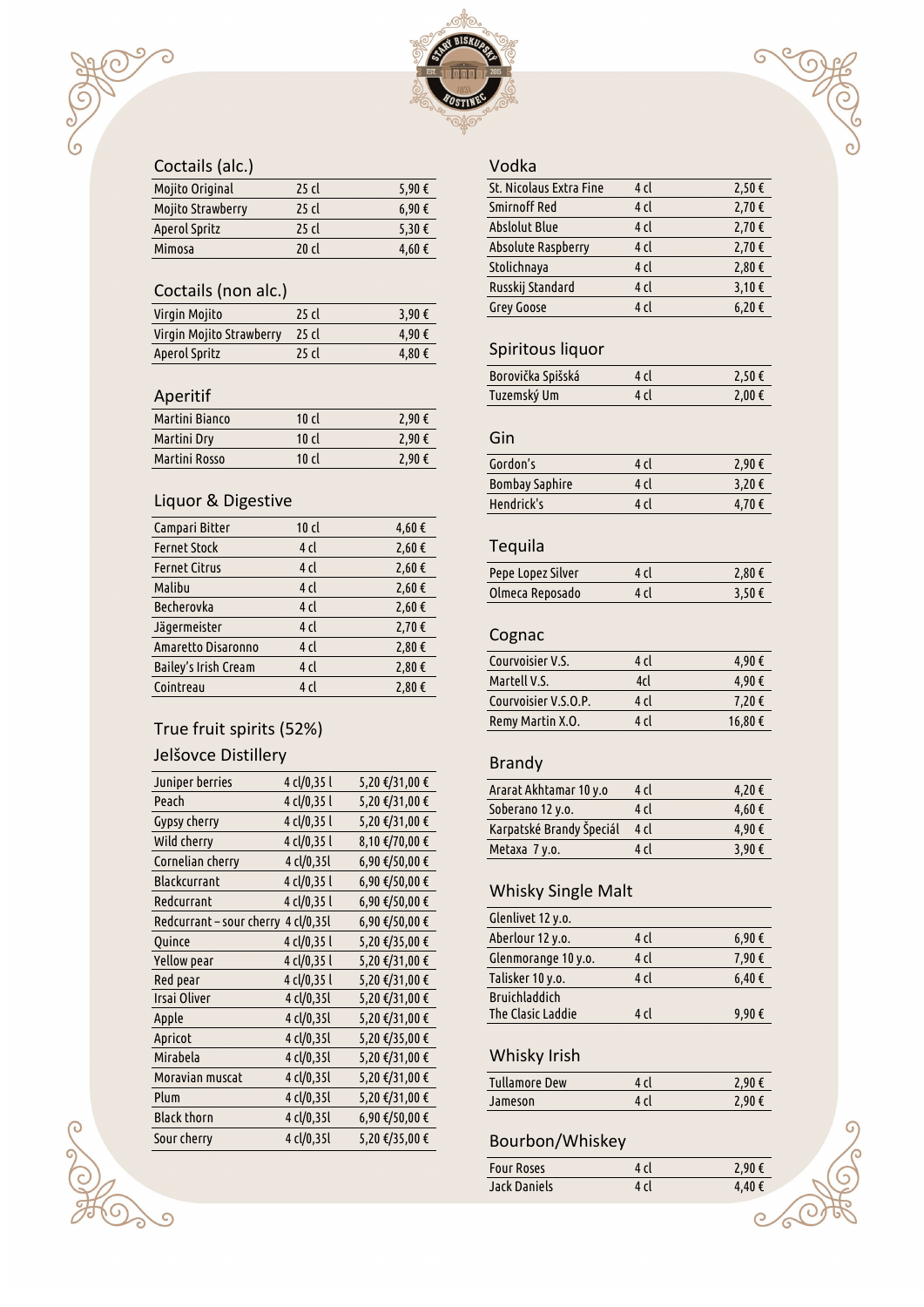

# Whisky Scotch Blended

| Grants               | 4 cl            | 2,90€ |
|----------------------|-----------------|-------|
| <b>Ballantines</b>   | 4 <sub>cl</sub> | 2,90€ |
| Johnnie Walker       |                 |       |
| <b>Red Label</b>     | 4 cl            | 2,90€ |
| Johnnie Walker       |                 |       |
| <b>Black Label</b>   | 4 cl            | 4,80€ |
| Chivas Regal 12 y.o. | 4 <sub>cl</sub> | 4,80€ |
| Chivas Regal Extra   | 4 cl            | 5,80€ |

#### Calvados

ි

| Jelšovský Bozk | 4 cl             | $6,50$ €         |
|----------------|------------------|------------------|
| Jelšovský Bozk | 0.7 <sub>l</sub> | 90,00 $\epsilon$ |

#### Rum

| Captain Morgan        |      |        |
|-----------------------|------|--------|
| <b>Spiced Gold</b>    | 4 cl | 2,60 € |
| Bacardi Carta Blanca  | 4 cl | 2,80 € |
| Republica             | 4 cl | 2,80€  |
| Havana Club 3 years   | 4 cl | 3,20€  |
| Havana Club 7 years   | 4 cl | 5,20€  |
| Havana Club           |      |        |
| Selección de Maestros | 4 cl | 7,50€  |
| Diplomatico           |      |        |
| Reserva Excslusiva    | 4 cl | 7,20€  |
|                       |      |        |

# Beer draught / Bottled

| Pilsner Urquell dr.       | 0.31<br>0.5l | 1,60 €<br>2,60€ |
|---------------------------|--------------|-----------------|
| Lagunitas IPA 6,2% btl.   | 0.3551       | 3,30 €          |
| Budvar non alcoholic btl. | 0.331        | 2,00 €          |

# Non alcoholic drinks - Draught

| Kofola Original   | 0.31             | $1,30$ €            |
|-------------------|------------------|---------------------|
|                   | 0.5l             | 2,10€               |
| Radler Lemon 0,0% | 0.31             | $1,40 \notin$       |
|                   | 0.5 <sub>l</sub> | 2,30€               |
| Soda water        | 0.1l             | $0.40 \text{ } \in$ |

### Fruit juices and smoothies

coop

 $\sqrt{9}$ 

| 0,11                                          | 2,00€  |
|-----------------------------------------------|--------|
| 0.21                                          | 2,20€  |
| (orange, apple, strawberry, grepfruit, multi) |        |
| 0.251                                         | 2,20 € |
|                                               |        |
| 0,331                                         | 2,00 € |
|                                               |        |

#### Homemade lemonades

| Lemonade                   |      |        |
|----------------------------|------|--------|
| fresh lemon juice,         | 0.31 | 2,00 € |
| fruit slices, mint, water, | 0.51 | 2,90€  |
| <b>NO SUGAR</b>            | 1,0  | 5,20€  |
| Apple - nettle             |      |        |
| homemade apple-nettle      | 0,3  | 3,10€  |
| syrup ,soda,               | 0.51 | 4,90€  |
| juice , citrus fruits, ice | 1,0  | 8,20€  |
| Mango – ginger             |      |        |
| (fresh ginger juice,       | 0,3  | 3,30 € |
| mango puree, water,        | 0.51 | 5,10 € |
| citrus fruits, ice)        | 1,0  | 8,30€  |
| Strawberry                 |      |        |
| (strawberries, lemon       | 0,3  | 3,10€  |
| juice, cane sugar syrup,   | 0.51 | 4,90€  |
| soda, ice)                 | 1,01 | 8,20€  |

G

#### Non alcoholics drinks - Bottled

| Rajec – acc. to offer | 0,331 | 2,00 € |
|-----------------------|-------|--------|
| Rajec - acc to offer  | 0,7   | 3,10€  |
| Vinea white           | 0,25  | 2,20 € |
| Vinea red             | 0,251 | 2,20€  |
| Chito tonic           | 0,251 | 2,20€  |
| Chito GINGER Tonic    | 0,251 | 2,20€  |
| Coca Cola / Zero Cola | 0,331 | 2,30 € |
| Coca Cola ZERO        | 0,331 | 2,30 € |
| <b>Red Bull can</b>   | 0,251 | 2,90€  |
|                       |       |        |

#### **Others**

| Roasted almonds                 | 100q | 4,50€ |
|---------------------------------|------|-------|
| <b>Pistachios</b>               | 60q  | 2,90€ |
| Cigarettes (according to offer) |      |       |